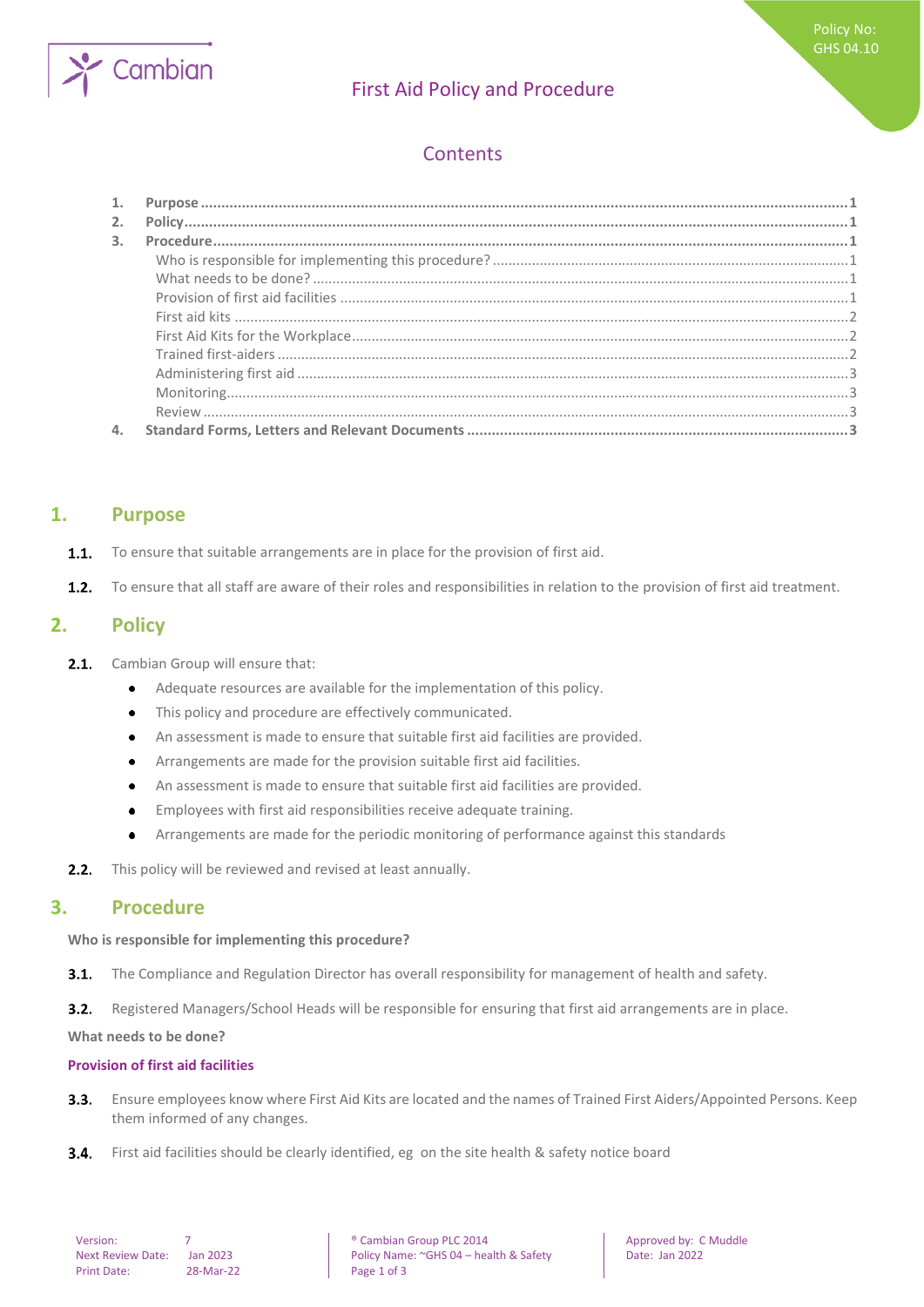

Policy No: GHS 04.10

- <span id="page-1-0"></span>Regularly check the contents of first aid kits and ensure they remain fully stocked. They should contain a First Aid  $3.5.$ Guidance card (HSE publication) which will specify the contents that should be provided.
- <span id="page-1-1"></span> $3.6.$ Contents of British Standard Compliant (BS 8599-1:2019)

#### **First Aid Kits for the Workplace**

| <b>Contents</b>                | Small<br>Up to $25$<br><b>Employees</b> | Medium<br>25 to 50<br><b>Employees</b> | Large<br>50 to 100<br><b>Employees</b> | <b>Travel</b><br>Individual<br>Employee |
|--------------------------------|-----------------------------------------|----------------------------------------|----------------------------------------|-----------------------------------------|
| F/A guidance leaflet           | $\mathbf 1$                             | $\mathbf 1$                            | $\mathbf{1}$                           | $\mathbf{1}$                            |
| <b>Contents Label</b>          | $\mathbf{1}$                            | $\mathbf{1}$                           | $\mathbf 1$                            | $\mathbf{1}$                            |
| <b>Medium sterile dressing</b> | $\overline{2}$                          | $\overline{4}$                         | 6                                      | $\Omega$                                |
| Large sterile dressing         | $\overline{2}$                          | 3                                      | $\overline{4}$                         | $\mathbf{1}$                            |
| <b>Triangular dressing</b>     | $\overline{2}$                          | 3                                      | $\overline{4}$                         | $\mathbf 1$                             |
| Eye dressing                   | $\overline{2}$                          | 3                                      | $\overline{4}$                         | $\mathsf{O}\xspace$                     |
| <b>Waterproof Plasters</b>     | 40                                      | 60                                     | 100                                    | 10                                      |
| <b>Sterile wet wipe</b>        | 20                                      | 30                                     | 40                                     | $\overline{4}$                          |
| Microporous tape               | $\mathbf{1}$                            | $\overline{2}$                         | 3                                      | 0                                       |
| Nitrile gloves - pair          | 6                                       | 9                                      | 12                                     | $\overline{2}$                          |
| <b>Finger Dressings</b>        | $\overline{2}$                          | 3                                      | $\overline{4}$                         | $\mathbf 0$                             |
| <b>Face shield</b>             | $\mathbf{1}$                            | $\mathbf 1$                            | $\overline{2}$                         | $\mathbf{1}$                            |
| <b>Foil blanket</b>            | $\mathbf 1$                             | $\overline{2}$                         | 3                                      | $\mathbf 1$                             |
| Burn dressing 10 x 10cm        | $\mathbf 1$                             | $\overline{2}$                         | $\overline{2}$                         | $\mathsf{O}\xspace$                     |
| <b>Clothing shears</b>         | $\mathbf{1}$                            | $\mathbf{1}$                           | $\mathbf{1}$                           | $\mathbf{1}$                            |
| <b>Conforming bandage</b>      | $\mathbf 1$                             | $\overline{2}$                         | $\overline{2}$                         | $\mathbf 0$                             |

<span id="page-1-2"></span>**N.B. Where a first aid assessment of need identifies the need for eye wash stations, separate eyewash kits should be placed in those areas** 

**Trained first-aiders**

- Ensure that employees are aware that they can only give first aid if they hold a current first aid certificate. This treatment  $3.7.$ can be provided to employees, individuals, visitors and any other people who are within Cambian's control.
- $3.8.$ Provide sufficient First Aiders on the site, to take account of shifts and absences. Cambian's policy is that there should be a minimum of one trained first aider per site.